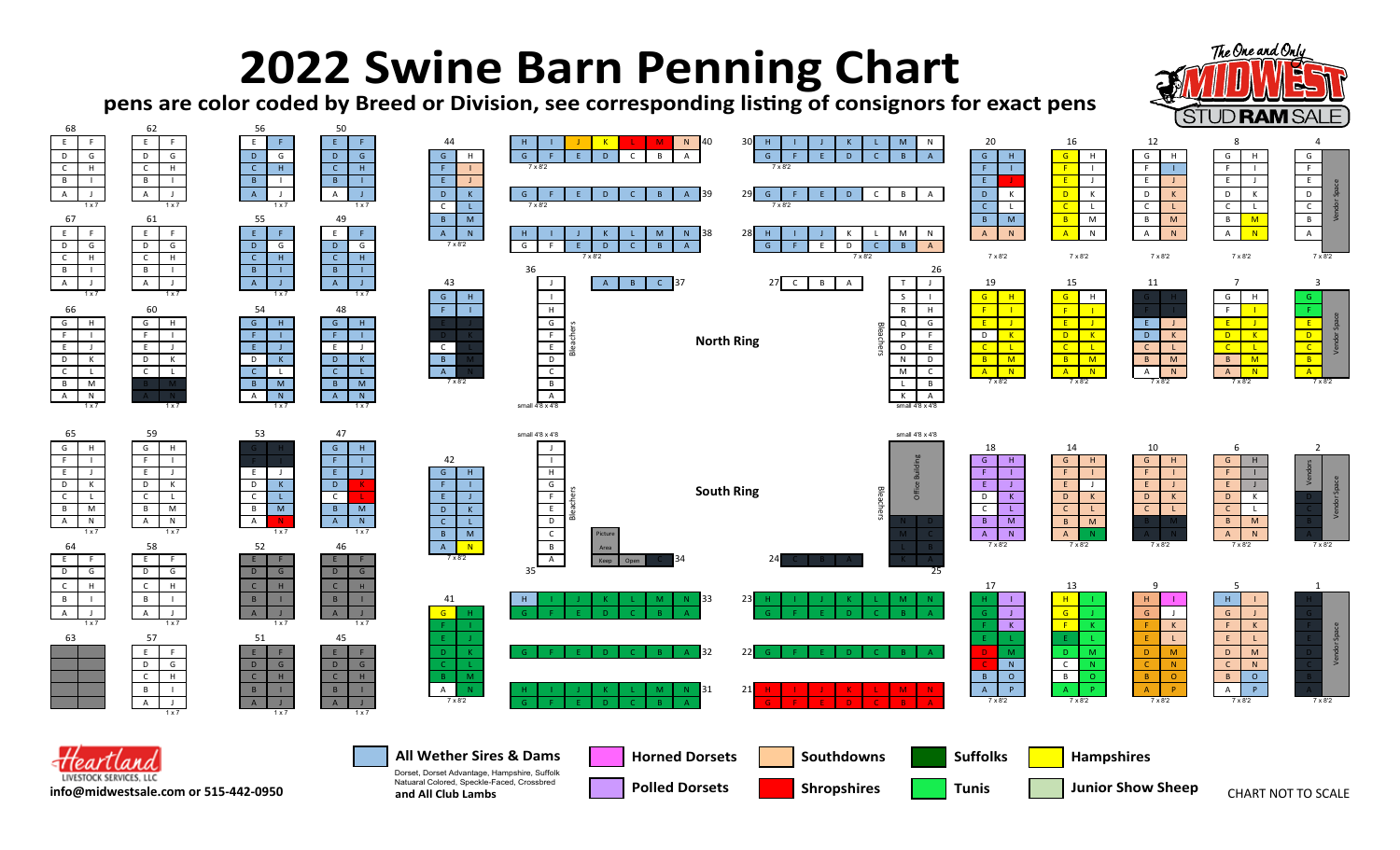## **2022 Swine Barn Penning Assignments**

**pens are color coded by Breed or Division, see chart for exact pen location**



## **Southdowns**

| Breeder                             | Row              | Pens           | <b>Bre</b>      |
|-------------------------------------|------------------|----------------|-----------------|
| A&M Ranch - Johnson                 | 10 <sup>°</sup>  | H.             | Do              |
| <b>Anderson Southdowns</b>          | 10 <sup>°</sup>  | $\overline{D}$ |                 |
| <b>Bowman Southdowns</b>            | 10 <sup>1</sup>  | F-F            |                 |
| Brinkman Sheep Farm                 | 9 <sup>°</sup>   | $G-H$          | Ρı              |
| <b>Bullington Southdowns</b>        | 14               | $H-I$          | Bre             |
| <b>Burns Stock Farm</b>             | $10-10$          | $\mathsf{C}$   | Ald             |
| Cole Club Lambs                     | 40               | $\mathsf{N}$   | Arr             |
| Craig Family Livestock              | 11 <sup>1</sup>  | $J-K$          | Fru             |
| Creason Farm                        | 9 <sup>°</sup>   | $K-L$          | Kla             |
| Davis Sourhdowns and Club Lambs     | 5                | $E-G$          | Laz             |
| Double Creek Farms                  | $10-10$          | L.             | Sar             |
| <b>Fastert Farms</b>                | 11               | $L-N$          | Wc              |
| <b>Fisher Club Lambs</b>            | 20 <sup>°</sup>  | $\mathsf{A}$   | Wr              |
| Gopher Club lambs - Nesseth         | 6                | $M-N$          |                 |
| <b>Gullickson Family Livestock</b>  | 14 <sup>1</sup>  | D              |                 |
| <b>HC Show Stock - Heffelfinger</b> | 28               | A              | Sl              |
| <b>Held Brothers Livestock</b>      | 14 <sup>1</sup>  | G              |                 |
| <b>Howe Farms</b>                   | 14               | $K-M$          | <b>Bre</b>      |
| Jemstone Southdowns - Nold          | 14               | F-F            | Am              |
| Junge Sheep Farm                    | 5                | I-L            | Brc             |
| Knittel Livestock                   | 11 <sup>1</sup>  | $B-C$          | Cit             |
| Limestone Southdows - Klug          | $\overline{7}$   | $A - B$        | Col             |
| LIS Livestock - Sell                | 5                | $I-N$          | Ebe             |
| <b>Maddox Southdowns</b>            | $6\overline{6}$  | $A - G$        | Ker             |
| McElvain Sheep Farm                 | 5                | B              | Me              |
| Miller Brothers Southdowns          | 14 <sup>1</sup>  | $A-C$          | Me              |
| Muntz Soutdowns - Kraeger           | 10               | $\mathsf{K}$   | Ne <sup>.</sup> |
| Northern Starr Livestock            | 5                | $M-N$          | Ou              |
| <b>Pollitt Farms</b>                | 20               | N.             | Par             |
| <b>Scheel Livestock</b>             | 44               | H              |                 |
| Sylvester Southdowns                | 5                | $C-D$          |                 |
| University of Findlay               | 10 <sup>10</sup> | H              |                 |
| <b>Wedel Southdowns</b>             | 10               | G              |                 |

|                       | <b>Horned Dorsets</b>               |                 |         |
|-----------------------|-------------------------------------|-----------------|---------|
| Pens                  | <b>Breeder</b>                      | Row             | Pens    |
| н                     | Double AJ Farm - Slaydon            | 9               | I       |
| D                     |                                     |                 |         |
| $E - F$               |                                     |                 |         |
| $G-H$                 | <b>Polled Dorsets</b>               |                 |         |
| $H - I$               | <b>Breeder</b>                      | Row             | Pens    |
| $\mathsf{C}$          | Aldrich, Duane                      | 18              | $F-G$   |
| N                     | <b>Arndt Acres</b>                  | 17              | H       |
| $J-K$                 | <b>Fruechte Family Dorsets</b>      | 18              | ЛL      |
| $K-L$<br>$E-G$        | <b>Klampe Polled Dorsets</b>        | 18              | N       |
|                       | Lazy DH Show Stock - Heath          | 18              | M       |
| L.                    | Sanford Dorsets and Hamps           | 18              | $H-I$   |
| $L-N$                 | <b>Wolkow Dorsets</b>               | 18              | $A - B$ |
| $\mathsf{A}$<br>$M-N$ | Wright's Rocky Acres                | 17              | K       |
| D                     |                                     |                 |         |
| A                     |                                     |                 |         |
| G                     |                                     |                 |         |
| $K-M$                 | <b>Shropshires</b>                  |                 |         |
|                       | <b>Breeder</b>                      | Row             | Pens    |
| $F - F$               | Ambros Club Lambs                   | 53              | Ν       |
| $  -  $               | Brockelman/Troxtell, Terrye Troxell | 17              | $C-D$   |
| $B-C$                 | City Limits Sheep Farm - Slutz      | 21              | $A-C$   |
| $A - B$               | Cole Club Lambs                     | 40              | $L-M$   |
| $J-N$                 | <b>Ebert Sheep Farm</b>             | 21              | $D-F$   |
| $A-G$                 | Kemp Shorpshires                    | 21 <sup>2</sup> | $  -  $ |
| B.                    | Mennen Club Lambs                   | 47              | $K-L$   |
| $A-C$                 | Merveldt Shropshires                | 21 <sup>2</sup> | $M-N$   |
| $\mathsf{K}$          | New Horizons Farm - Shrum           | 21 <sup>2</sup> | $K-L$   |
| $M-N$                 | Outlaw Sheep Company - Graves       | 21 <sup>2</sup> | $G-H$   |
| N                     | Parr Shropshires                    | 20              | J       |
| $\mathsf{L}$          |                                     |                 |         |

| <b>Breeder</b>                      | Row             | Pens           |
|-------------------------------------|-----------------|----------------|
| Alf Hampshires                      | 7               | I-N            |
| <b>Birschbach Hampshires</b>        | $\overline{8}$  | $M-N$          |
| <b>Carter Acres</b>                 | 19              | Т              |
| Clearview Farm - Vivian             | $\overline{3}$  | $R-F$          |
| Cole Club Lambs                     | 40              | K              |
| <b>Gann Farms</b>                   | 19              |                |
| <b>Held Hampshires</b>              | 19              | $I - N$        |
| <b>Highland Hampshires</b>          | $\overline{7}$  | $C-F$          |
| <b>Houghtailing Hamps</b>           | 19              | $\mathsf{C}$   |
| King Diamond Ranch -                | 19              | K              |
| Mork Greenway Farm                  | 19              | н              |
| <b>Mumm Hampshires</b>              | 15 <sup>2</sup> | $C-F$          |
| <b>Nelson Hamps</b>                 | 15              | $I-K$          |
| Niemeier Farm                       | $13 -$          | $F-H$          |
| Parr Family Hampshires              | 16              | $A - G$        |
| Person Livestock Company            | 15 <sup>2</sup> | $F-G$          |
| Peterson Sheep Company              | 15 <sup>2</sup> | $I - N$        |
| Pine Lawn Farm                      | 19              | $A - R$        |
| <b>Rabbit Creek Sheep Farms LLC</b> | 41              | G              |
| <b>Rikow Hampshires</b>             | 3               | $\overline{A}$ |
| Sanford Dorsets and Hamps           | 15 <sub>1</sub> | $A - R$        |
| <b>Thomas Hampshires</b>            | 19              | $F-G$          |
| <b>Turner Show Stock</b>            | 42              | N              |
| <b>Underwood Farms</b>              | 19              | F              |

| <b>Breeder</b>                      | Row             | Pens           |
|-------------------------------------|-----------------|----------------|
| <b>Arndt Acres</b>                  | 17              | H.             |
| Braasch Land and Livestock - Fleck  | 17              | G              |
| Brockelman/Troxtell, Terrye Troxell | 17              | E-F            |
| Bruce Brothers, Barry and Brandan   | $23 -$          | M              |
| Cahill Farms                        | 33              | $E-G$          |
| <b>Cousins Suffolks</b>             | $23 -$          | $A-C$          |
| Dee Vee M Farms - Dahlke            | 33 <sup>°</sup> | $C-D$          |
| Five Star J Farms                   | 23              | H-L            |
| <b>Frostarie Farms</b>              | $33 -$          | $M-N$          |
| George Brothers                     | 13              | F              |
| <b>Howe Farms</b>                   | 14              | N.             |
| <b>IMG Suffolks - Geske</b>         | 23 <sup>°</sup> | N              |
| Keever Suffolks                     | $32 -$          | $C-D$          |
| Knutson Suffolks and Rambouillets   | 33              | $A - B$        |
| <b>MacCauley Suffolks</b>           | 33              | L              |
| <b>McIntosh Farm</b>                | 33 <sup>2</sup> | T              |
| Oak Hill Farm - Hodges              | $23 -$          | $E-G$          |
| Person Livestock Company            | $33 -$          | $\mathsf{k}$   |
| Randy Dombek Family                 | $22 -$          | $A - G$        |
| <b>Reid Merrill</b>                 | 23 <sup>°</sup> | $\overline{D}$ |
| Riverview Livestock, Oelke          | 41              | $C-F$          |
| Rover Farm                          | $32 -$          | $E-G$          |
| Ruby Mountain Sheep Company, LLC    | 41              | $L-N$          |
| Sandage Brothers                    | $31 -$          | $A-N$          |
| Slack Farms - Andrew Slack          | 32 <sup>2</sup> | $A - B$        |
| Stewart Family Suffolks             | 41              | $\overline{B}$ |
| <b>Whispering Hills</b>             | $4\overline{1}$ | $H-K$          |
| Windswept Ranch - Ream              | 33 <sup>2</sup> | J              |
| <b>Wright Rocky Acres</b>           | 17              | $L-M$          |

| <b>Tunis</b>                   |     |       |
|--------------------------------|-----|-------|
| <b>Breeder</b>                 | Row | Pens  |
| <b>Mumm Tunis</b>              | 13  |       |
| <b>Murray Farms</b>            | 13  | А     |
| RQL Farms - Rock               | 13  | J-K   |
| Spilde Tunis                   | 3   | F-G   |
| Stumpe Farms - Mackenzie       | 13  | L-M   |
| Stumpe Tunis - Kelly           | 13  | Ν     |
| Tri-Star Stock Farm            | 13  | $O-P$ |
| Westwind Farm, Anderson Family | 13  |       |

| <b>Babydoll Southdowns</b>    |     |         |
|-------------------------------|-----|---------|
| <b>Breeder</b>                | Row | Pens    |
| Big Woods Babydolls - Donkers | q   | $C-D$   |
| Brinkman Sheep Farm           | q   | F-F     |
| Cole Club Lambs               | 40  |         |
| Elmdale Farm - Eikmeier       | q   | $A - B$ |
| over Lane                     |     | ת-ר     |

Top of the Town Downs - Harland 9 M-N